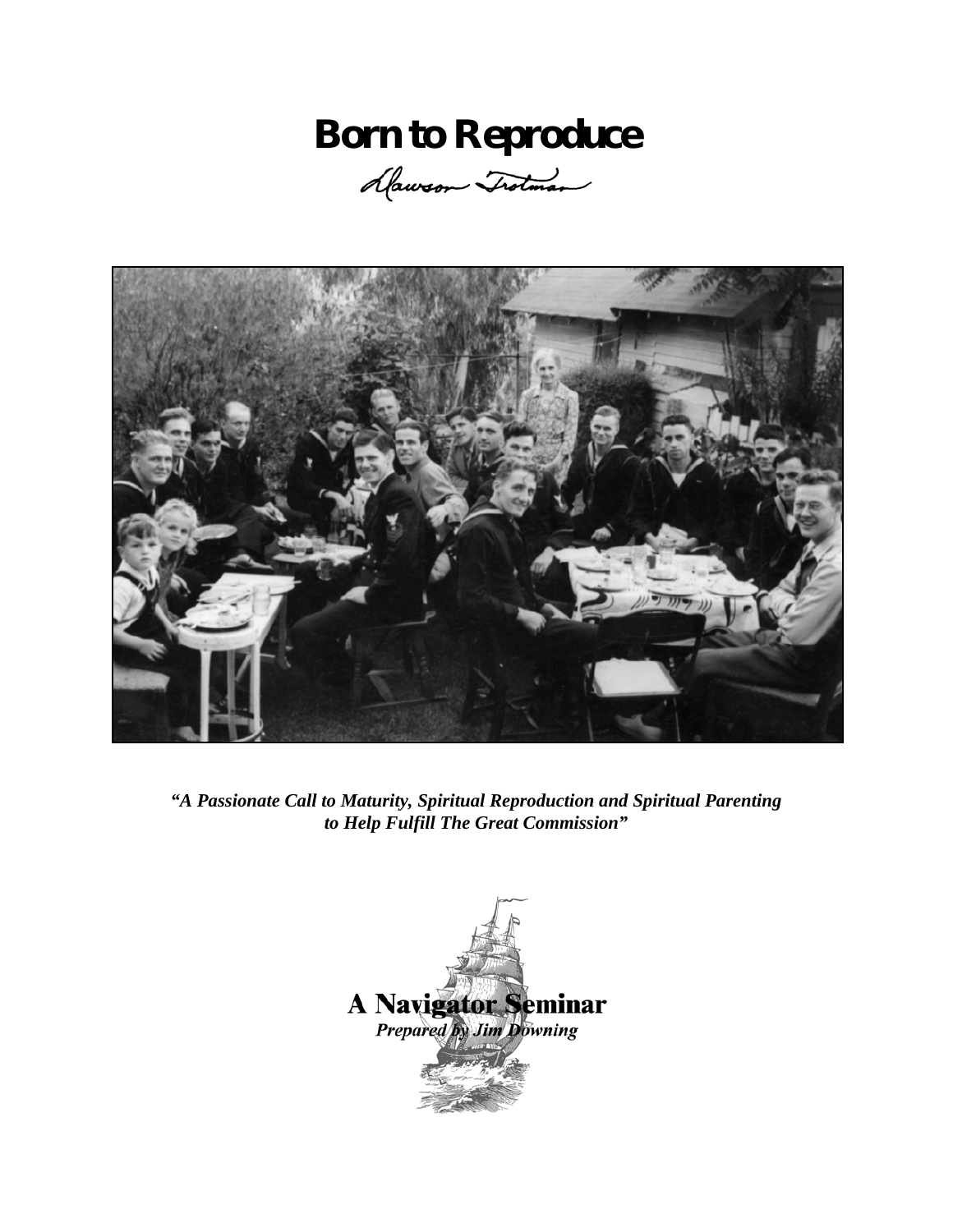

*A message given by Dawson Trotman in 1955*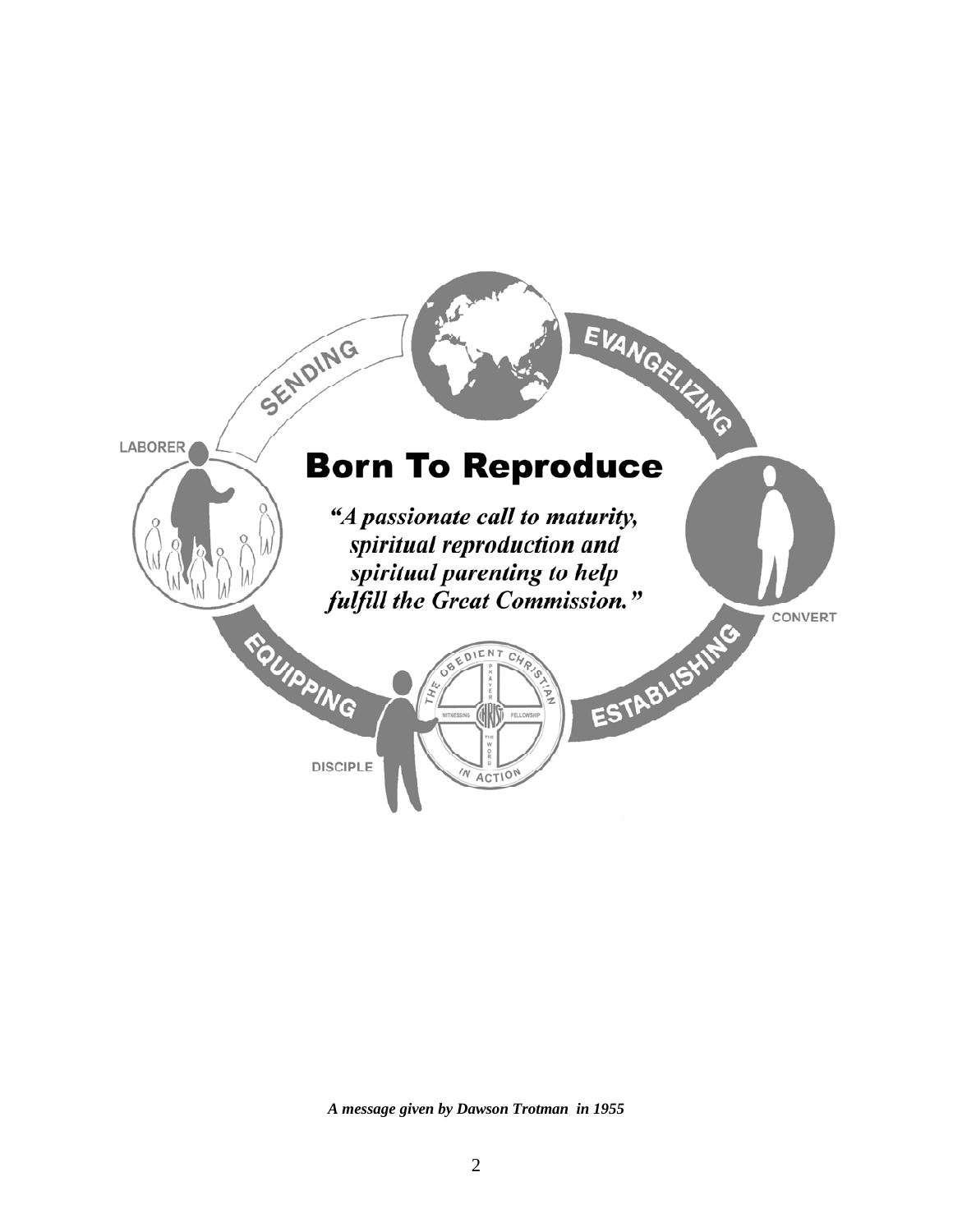# **Introduction**

Hundreds of thousands have been challenged and many lives changed by hearing the audio and reading the printed versions of *Born to Reproduce*. I believe every Christian on earth should experience the impact of this message from the heart of God. Following is a suggested format for a half-day training seminar using *Born to Reproduce:*

- **Listening Session** *(47 min)* Individuals or groups *[listen](http://turret2.discipleshiplibrary.com/AA094.mp3)* to the recorded message.
- *Break (15 min)*
- **Reading Session** *(30 min)* Read the following edited transcript of *Born to Reproduce*.
- *Break (15 min)*

 $\overline{a}$ 

• **Application Session** *(60 min)* - Write down and discuss answers to questions provided.

Half a century has passed since the Lord took Dawson Trotman to be with Himself. The millions impacted by the Navigators of the past and present are living and lasting monuments to his life and ministry.

#### **A 5,700 Word, 47 Minute Summary of the Issues Which Burned Deeply in Trotman's Soul**

Of the many words he spoke and wrote, the 5700 word, 47 minute message he gave to a Conference sponsored by Back to the Bible during the closing months of his life is most widely known, read, heard, and quoted. The message contains the subjects Dawson Trotman felt most strongly about.

As George Washington's Farewell Address and Abraham Lincoln's Second Inaugural Address summarize the philosophy and convictions by which they were driven, Skip Gray, LeRoy Eims, and others who heard the original delivery, agree it was his finest verbal packaging of the principles for which he lived and labored.

It was not typical of Dawson to give a title to his message but the hearer was left without any doubt as to the subject matter presented. The publishers of the transcribed recording entitled it: *Born to Reproduce*, and edited out some names and illustrations.

The paragraph headings in the published edition have helped many understand the content but in my judgment do not adequately highlight the points Trotman was making.

In the message he used the words *produce*, *reproduce*, and *reproducing* 11 times and *multiply* 7 times. *Maturity* is mentioned 6 times and *immaturity* 3 times. He used the words *spiritual parent* twice and *spiritual parenting* once.

*Follow-up* is mentioned only twice although the concept makes up one a fifth of his message. This term came into widespread use in the Christian vocabulary with the Billy Graham era. Dawson seemed more comfortable with the more intimate family terms he had been using for twenty years like nurture, and parenting, spiritual children etc.

Surprisingly he did not use the words EVANGELIZE or  $DISCIPLE<sup>1</sup>$  $DISCIPLE<sup>1</sup>$  $DISCIPLE<sup>1</sup>$  nor did he refer to II TIMOTHY 2:2. He did not use the words GENERATION or GENERATIONS but illustrated the concept very

<span id="page-2-0"></span><sup>&</sup>lt;sup>1</sup> In the late 1950s Lorne Sanny coined the word "disciplemaker." It was soon to become a standard word in the Christian workers vocabulary and the use of the word disciple was accelerated. Lorne reasoned if disciples were to be **made** there, of necessity, had to be **disciple makers**.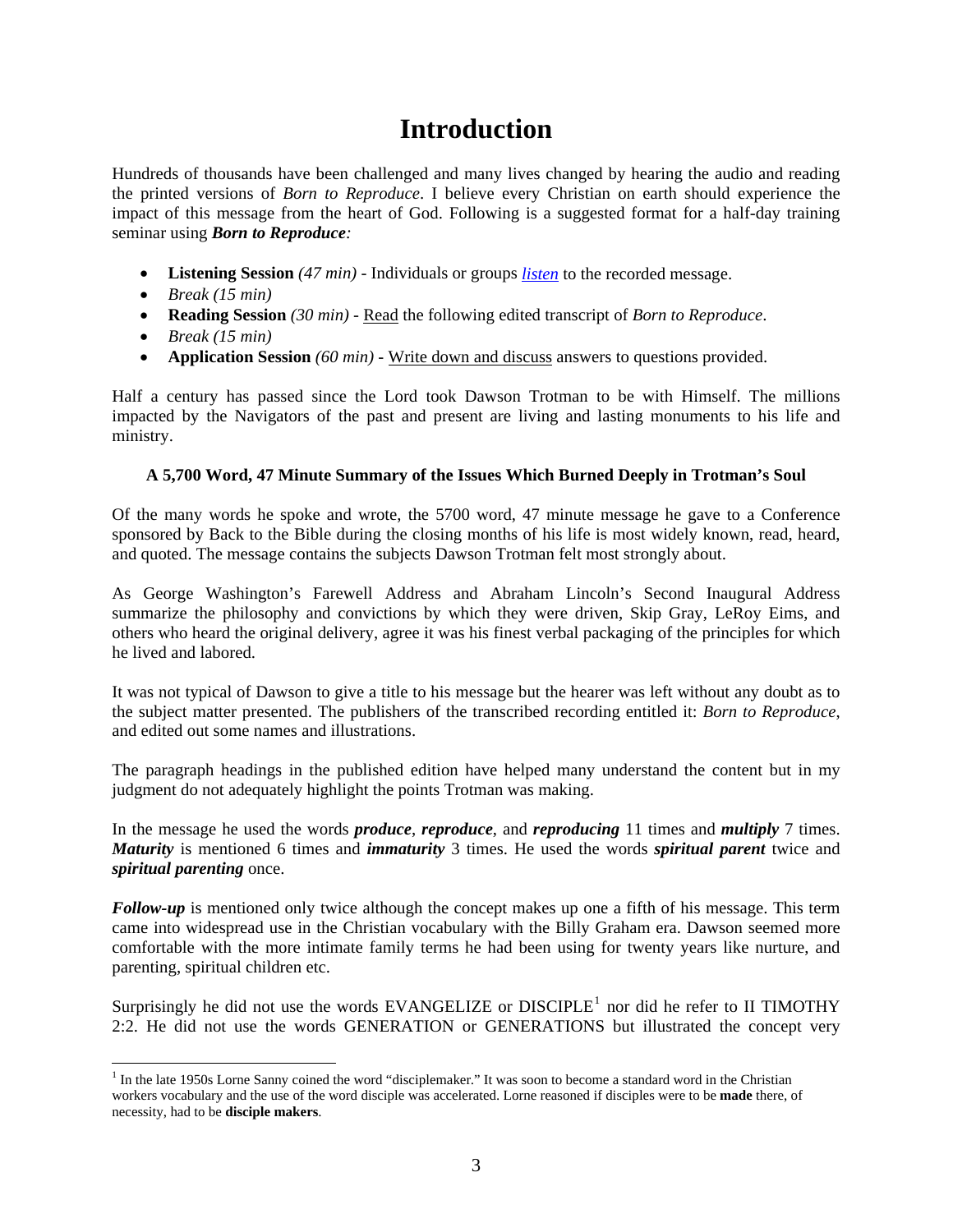forcibly. He seemed to be more inclined to the familial concept of parents, grandparents, and great grandparents rather than the teacher-pupil relationship of II Timothy 2:2 or the non-spiritual family member term, disciple.

Approximately 20 percent of his message dealt with FOLLOW-UP, 18 percent on why Christians do not reproduce, 12 percent on the parallel between physical and spiritual reproduction and multiplication, 12 percent on the devotional life, and 10 percent on Scripture Memory.

The key to the title he might have given the message are the points he argued most forcibly:

1. "Remember, nothing under heaven except *sin, immaturity, and lack of communion* will put you in a position where you cannot reproduce."

2. "But when all things are right between you and the Lord, regardless of how much or how little you know intellectually, from the standpoint of the world, *you can be a spiritual parent* And that incidentally, may be when you are very young in the Lord."

3. "The Gospel spread to the known world during the first century without radio, television, or the printing press, because these produced men who were reproducing."

Anyone can listen to, or download, this message at *[DiscipleshipLibrary.com.](http://turret2.discipleshiplibrary.com/AA094.mp3)* One would only be fully impacted by the message if they heard it in person or on video tape and could see his body language as well as hear the emotional fire and conviction with which he delivered it. The printed version cannot duplicate both the sight and sound effect accompanying his delivery of the message to the emotions, but can be the more important eye gate as a channel to funnel these truths into the intellect and will.

In his book, *The Navigator*, author Robert Foster said, "One of the men closest to Dawson throughout his entire adult life was Jim Downing."<sup>[2](#page-3-0)</sup>

I did know him very well and, although I received many more exhortations from him than I gave, he was always open to suggestions which would make any production nearer his standard of excellence.

If Dawson had asked me to edit the printed version of this message given at the Back to the Bible Conference, I would have suggested the following title:

## *"A Passionate Call to Maturity, Spiritual Reproduction and Spiritual Parenting to Help Fulfill The Great Commission"*

Without leaving out any of his words in the transcribed version, I would have suggested he group his topics under 12 main headings and 19 sub headings, add some definitions, and make a list of questions for discussion.

In His Grace,

*Jim Downing* 

<span id="page-3-0"></span> $\overline{a}$ <sup>2</sup> The Navigator, Robert Foster, Page 148.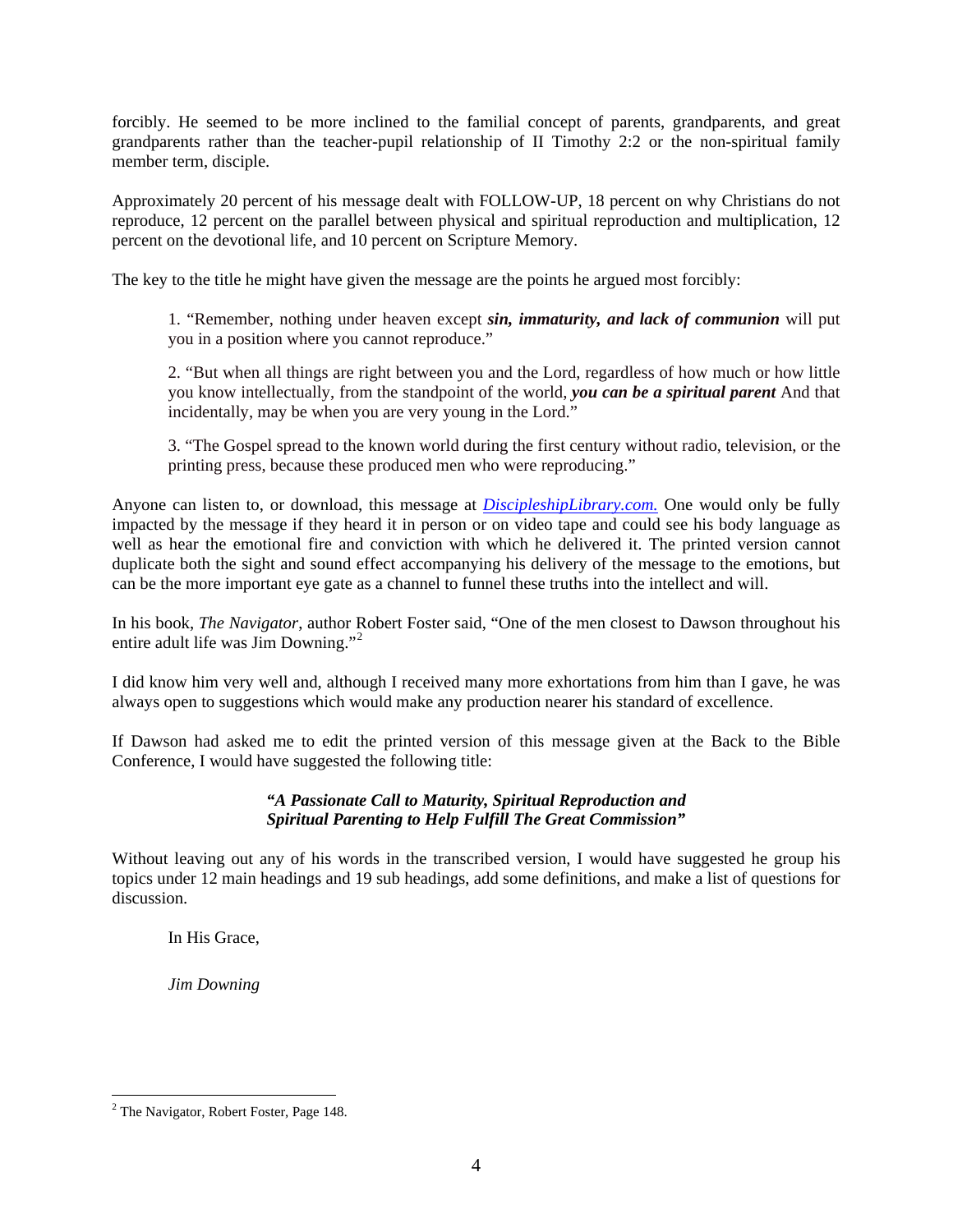# **Born to Reproduce**

Dawson Instrumen

#### **The Parallel Between Physical and Spiritual Reproduction and Multiplication**

A few years ago, while visiting Edinburgh, Scotland, I stood on High street just down from the castle. As I stood there, I saw a father and mother coming toward me pushing a baby carriage. They looked very happy, were well dressed and apparently were well-to-do. I tried to catch a glimpse of the baby as they passed and, seeing my interest, they stopped to let me look at the little, pink-cheeked member of their family. I watched them for a little while as they walked on and thought how beautiful it is that God permits a man to choose one woman who seems the most beautiful and lovely to him, and she chooses him out of all the men whom she has ever known. Then they separate themselves to one another, and God in His plan gives them the means of reproduction! It is a wonderful thing that a little child should be born into their family, having some of the father's characteristics and some of the mother's, some of his looks and some of hers. Each sees in that baby a reflection of the one whom he or she loves.

Seeing that little one made me feel homesick for my own children whom I dearly love and whose faces I had not seen for some time. As I continued to stand there I saw another baby carriage or perambulator as they call it over there. Coming in my direction, it was a secondhand affair and very wobbly. Obviously the father and mother were poor. Both were dressed poorly and plainly, but when I indicated my interest in seeing their baby, they stopped and with the same pride as the other parents let me view their little, pink-cheeked, beautiful-eyed child.

I thought as these went on their way, 'God gave this little baby whose parents are poor everything that He gave the other. It has five little fingers on each hand, a little mouth and two eyes. Properly cared for, those little hands may someday are the hands of an artist or a musician. Then this other thought came to me. "Isn't it wonderful that God did not select the wealthy and the educated and say, 'You can have children,' and to the poor and the uneducated say, you cannot." Everyone on earth has that privilege.

The first order ever given to man was that he "be fruitful and multiply." In other words, he was to reproduce after his own kind. God did not tell Adam and Eve, our first parents, to be spiritual. They were already in His image. Sin had not yet come in. He just said, 'Multiply. I want more just like you, more in my own image.

Of course, the image was marred. But Adam and Eve had children. They began to multiply. There came a time, however, when God had to destroy most of the flesh that had been born. He started over with eight people. The more than two billion people who are on the earth today came from the eight who were in the ark because they were fruitful and multiplied.

In the physical realm when your children have children, you become a grandparent. Your parents are then greatgrandparents, and theirs are great-great- grandparents. *And so it should be in the spiritual.* 

A person is born again when he receives Jesus Christ. "But as many as received Him, to them gave He power to become the sons of God. Which were born, not of blood, nor of the will of the flesh, nor of the will of man, but of God" (John l:12,13) - the new birth. It is God's plan that these new babes in Christ grow. All provision is made for their growth into maturity, and then they are to multiply - not only the rich or the educated, but all alike. *Every person who is born into God's family is to multiply.* 

Sole winners are not soulwinners, because of what they know, but because of the Person they know, how well they know Him, and how much they long for others to know Him.

Only a few things will ever keep human beings from multiplying themselves in the physical realm. One is that they never marry. If they are not united, they will not reproduce. This is a truth which Christians need to grasp with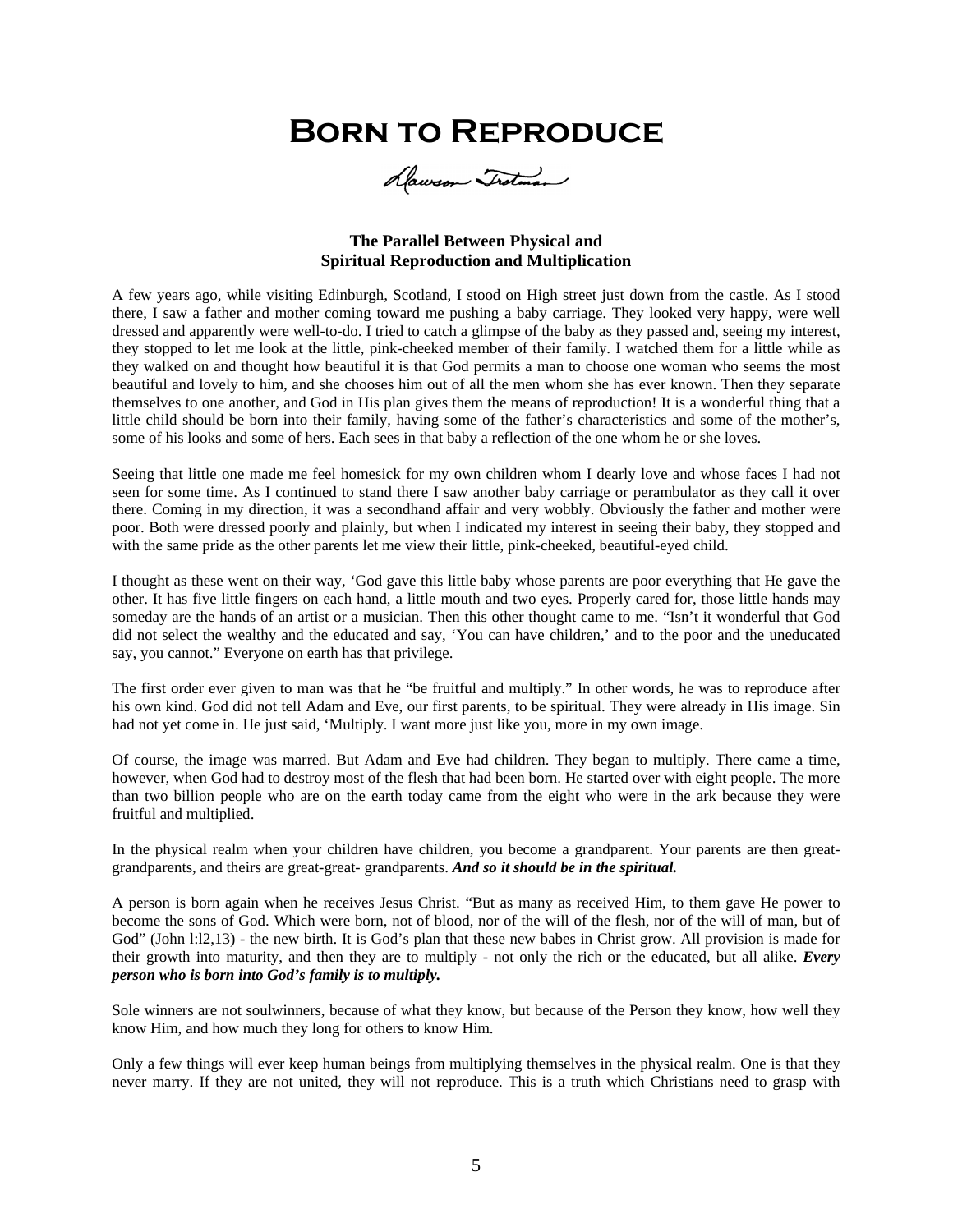reference to spiritual reproduction. When a person becomes a child of God, he should realize that he is to live in union with Jesus Christ if he is going to win others to the Saviour.

One other thing that can keep people from having children is immaturity. God in His wisdom saw to it that little children cannot have babies. A little boy must first grow to sufficient maturity to be able to earn a living, and a little girl must be old enough to care for a baby.

#### **The Damascus Road-Like Experience Which Revealed That Follow Up Of A New Christian Is Mandatory, Not Optional**

One day years ago. I was driving along in my little Model-T Ford and saw a young man walking down the Street. I stopped and picked him up. As he got into the car, he swore and said, 'it's sure tough to get a ride."

I never hear a man take my Saviour's name in vain but what my heart aches. I reached into my pocket for a tract and said, "Lad, read this."

He looked up at me and said. "Haven't I seen you somewhere before?"

I looked at him closely. He looked like someone I should know. We figured out that we had met the year before on the same road. He was on his way to a golf course to caddy when I picked him up. He had gotten into my car and had started out the same way with the name "Jesus Christ. I had taken exception to his use of that name and had opened up the New Testament and shown him the way of salvation. He had accepted Jesus Christ as his Saviour. In parting I had given him Philippians 1:6, "Being confident of this very thing, that He which hath begun a good work in you will perform it until the day of Jesus Christ." God bless you, son. Read this," I said, and sped on my merry way.

A year later, there was no more evidence of the new birth and the new creature in this boy than if he had never heard of Jesus Christ.

I had a great passion to win souls and that was my great passion. But after I met this boy the second time on the way to the golf course, I began to go back and find some of my "converts." I want to tell you, I was sick at heart. It seemed that Philippians 1:6 was not working.

This emphasis on finding and helping some of the converts went on for a couple or three years before the Navigator work started. By that time our work included fewer converts but more time spent with the converts. Soon I could say as Paul said to the Philippians, "I thank my God upon every remembrance of you, Always in every prayer of mine for you all making request with joy, For your fellowship in the Gospel from the first day until now" (Philippians 1:3- 5). He followed up his converts with daily prayer and fellowship. Then he could say, ' Being confident of this very thing, that He which hath begun a good work in you will perform it until the day of Jesus Christ" (Philippians 1:6). In keeping with this the 7th verse reads: "Even as it is meet (or proper) for me to think this of you all, because I have you in my heart."

Before I had forgotten to follow up the people God had reached through me. But from then on I began to spend time helping them. That is why sometime later when that first sailor came to me, I saw the value of spending three months with him. I saw an Isaac in him. Isaac had Jacob, and Jacob had the twelve, and all the rest of the nation came through them.

#### **Follow Up Is More Than Committing The New Christian To The Lord**

An Armenian boy came into my office one day and told me about all the souls he had won. He said that they were all Armenians and had the list to prove it.

I said, "Well, what is this one doing'?"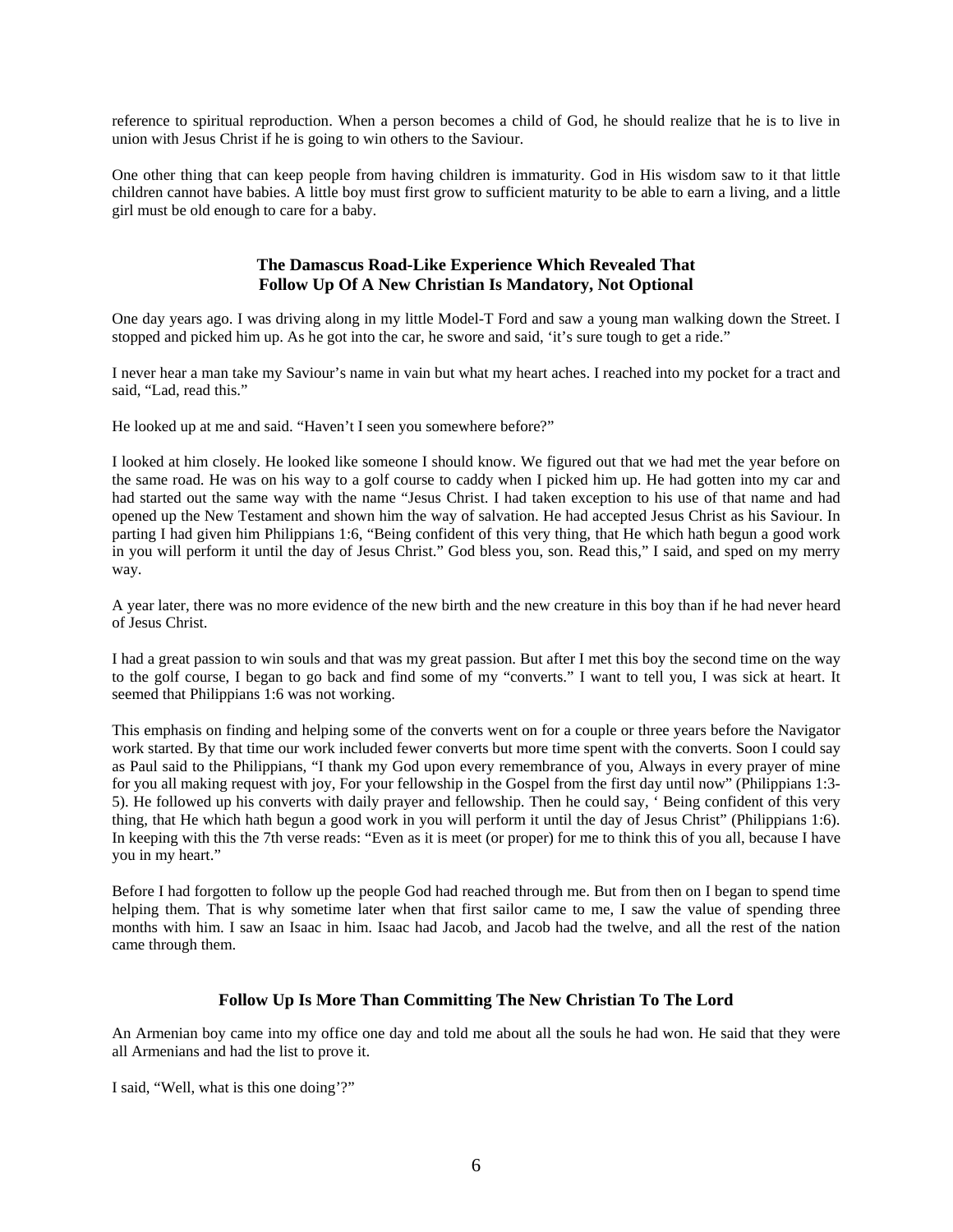He said, "That one isn't doing so good. He is backslidden."

"What about this one?" We went all down the list and there was not one living a victorious life.

I said, "Give me your Bible." I turned to Philippians and put a cardboard right under the 6th verse, took a razor blade out of my pocket and started to come down on the page. He grabbed my hand and asked, "What are you going to  $do?"$ 

"I'm going to cut this verse out," I said. "It isn't working." Do you know what was wrong? I had been taking the 6th verse away from its context, verses 28 3 through 7. Paul was not just saying, "All right, the Lord has started something, He will finish it." But you know, that is what some people tell me when they win a soul. They say, "Well, I just committed him to God."

Suppose I meet someone who has a large family and say to him, "Who is taking care of your children?" "My family? Oh, I left them with the Lord."

Right away I would say to that one, "I have a verse for you, "But if any provide not for his own, and specially for those of his own house, he … is worse than an infidel" (I Timothy 5:8)

Paul aid to the elders of the church at Ephesus: "Take heed … to all the flock, over the which the Lord has made overseers …" (Acts 20:28).

#### *You cannot make God the overseer. He makes you the overseer.*

#### **Because He Was Majoring In Helping New Christians Grow, Billy Graham Provided An Opportunity To Help Tens Of Thousands Worldwide**

Five years ago Billy Graham came to me and said, 'Daws, we would like you to help with our follow-up. I've been studying the great evangelists and the great revivals and I fail to see that there was much of a follow-up program. We need it. We are having an average of 6,000 people come forward to decide for Christ in a month's campaign. I feel that with the work you have done you could come in and help us."

I said, "Billy, I can't follow up 6,000 people. My work is always with individuals and small groups.

"Look, Daws," he answered, 'everywhere I go I meet Navigators. I met them in school in Wheaton. They are in my school right now. (He was president of Northwestern Schools at that time.) There must be something to this."

"I just don't have the time," I said.

He tackled me again. The third time he pled with me and said, "Daws, I am not able to sleep nights for thinking of what happens to the converts after a crusade is over."

At that time I was on my way to Formosa and I said, "While I am there I will pray about it, Billy." On the sands of a Formosan beach I paced up and down two or three hours a day praying, "Lord, how can I do this? I am not even getting the work done You have given me to do. How can I take six months of the year to give to Billy?"

But God laid the burden upon my heart.

Why should Billy have asked me to do it? I had said to him that day before I left for Formosa, "Billy, you will have to get somebody else."

He took me by the shoulders and said*, "Who else? Who is majoring in this?"* 

I had been majoring in it.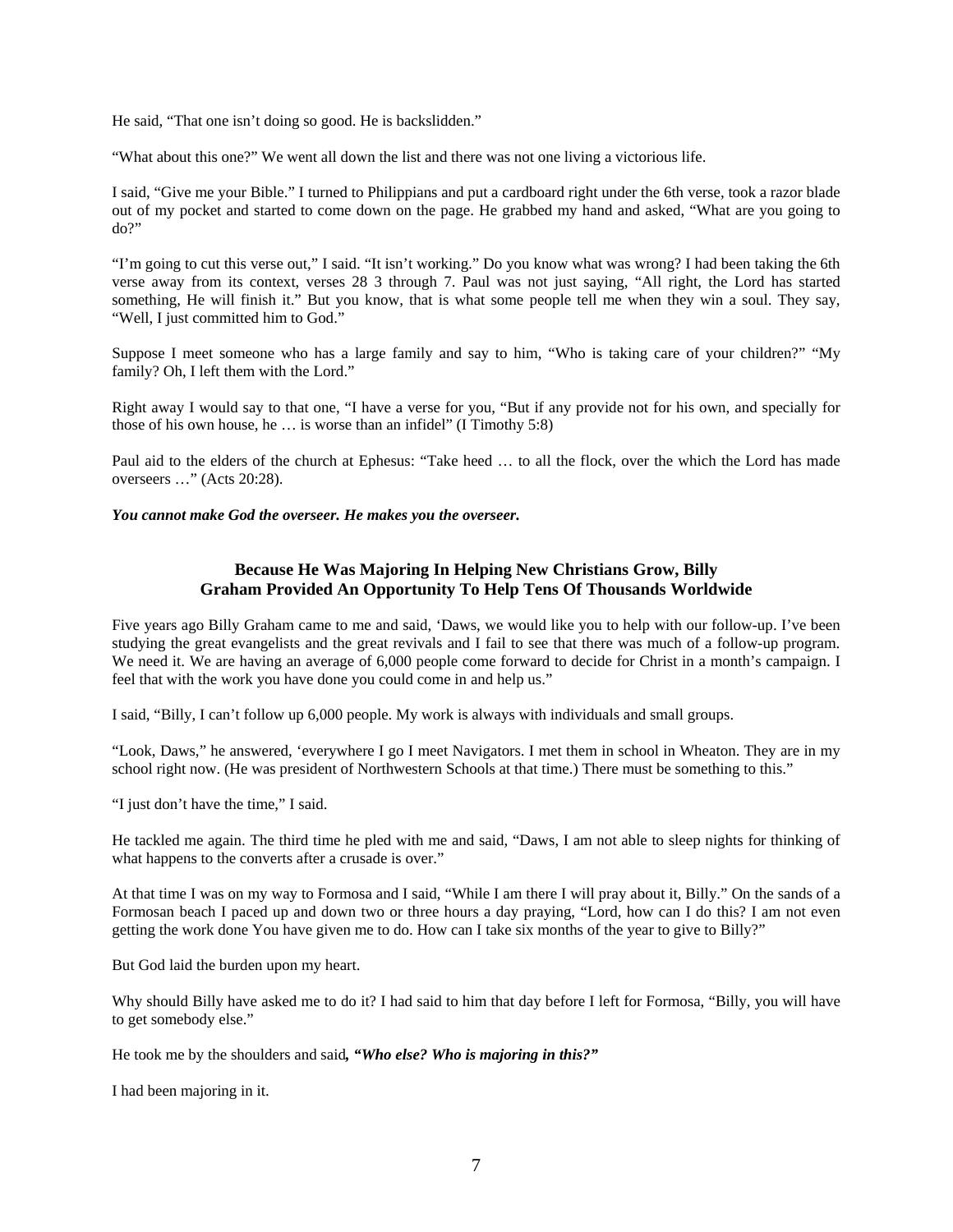#### **Biblical Emphasis On Follow Up**

When a soul is born, give it the care that Paul gave new believers. Paul believed in follow-up work. He was a busy evangelist, but he took time for follow-up. The New Testament is largely made up of the letters of Paul which were follow-up letters to the converts.

James believed in it. "But be ye doers of the Word, and not hearers only," he said in James 1:22. Peter believed in it. "As newborn babes. desire the sincere milk of the Word, that ye may grow thereby" (I Peter 2:2). John believed in it, "I have no greater joy than to hear that my children walk in truth" (Ill John 4). All the writings of Peter, Paul, James and most of John's are food for the new Christian.

#### **The Potential Of An Unbroken Chain Of Reproducing Christians**

"Oh, I find time to serve the Lord. I am preaching here and there." But down behind all of this he has the one desire to be a spiritual father. He is praying that God will give him a man to teach. It may take six months. It need not take that long, but maybe it takes him six months to get him.

So this first man at the end of six months has another man. Each man starts teaching another in the following six months. At the end of the year, there are just four of them. Perhaps each one teaches a Bible class or helps in a street meeting, but at the same time his main interest is in his man and how he is doing. So at the end of the years the four of them get together and have a prayer meeting and determine, "Now, let's not allow anything to sidetrack us. Let's give the Gospel out to a lot of people, but let's check up on at least one man and see him through."

So the four of them in the next six months each get a man. That makes eight at the end of a year and a half. They all go out after another and at the end of two years there are 16 men. At the end of three years there are 64; the 16 have doubled twice. At the end of five years there are 1,024. At the end of fifteen and a half years there are approximately 2,147,500,000. That is the present population of the world of persons over three years of age.

But wait a minute! Suppose that after the first man, A, helps B and B is ready to get his man while A starts helping another, B is sidetracked, washes out and does not produce his first man. Fifteen and one-half years later you can cut your 2,147,500,000 down to 1,073,750,000 because the devil caused B to be sterile.

A young lady works at the telephone desk in our office in Colorado Springs. A year and a half ago she was associated with the young Communist league in Great Britain. She heard Billy Graham and accepted the Lord Jesus Christ. Soon she and a couple other girls in her art and drama school were used of the Lord to win some girls to Christ. We taught Pat and some of the other girls and they too are training their friends. Patricia is a great grandmother already, though she is only about a year and four months old in the Lord.

We see this all the time. I know a sailor who, when he was only four months old in the Lord, was a greatgrandfather. He had led some sailors to the Lord who in turn led other sailors to the Lord, and these last led still other sailors to the Lord—yet he was only four months old.

How was this done? God used the pure channel of these young Christians' lives in their exuberance and first love for Christ, and out of their hearts the incorruptible seed of the Word of God was sown in the hearts of other people. It took hold. Faith came by the hearing of the Word. They were born again by faith in the Lord Jesus Christ. They observed those Christians who led them to Christ and shared in the joy, the peace and the thrill of it all. And in their joy. they wanted someone else to know.

#### **Follow Up For A New Or Dormant Christian Requires A Spiritual Parent**

Furthermore, there is not anything under heaven that can keep a newly born again one from going on with the Lord *if he has a spiritual parent* to take care of him and give him the spiritual food God has provided for his normal growth.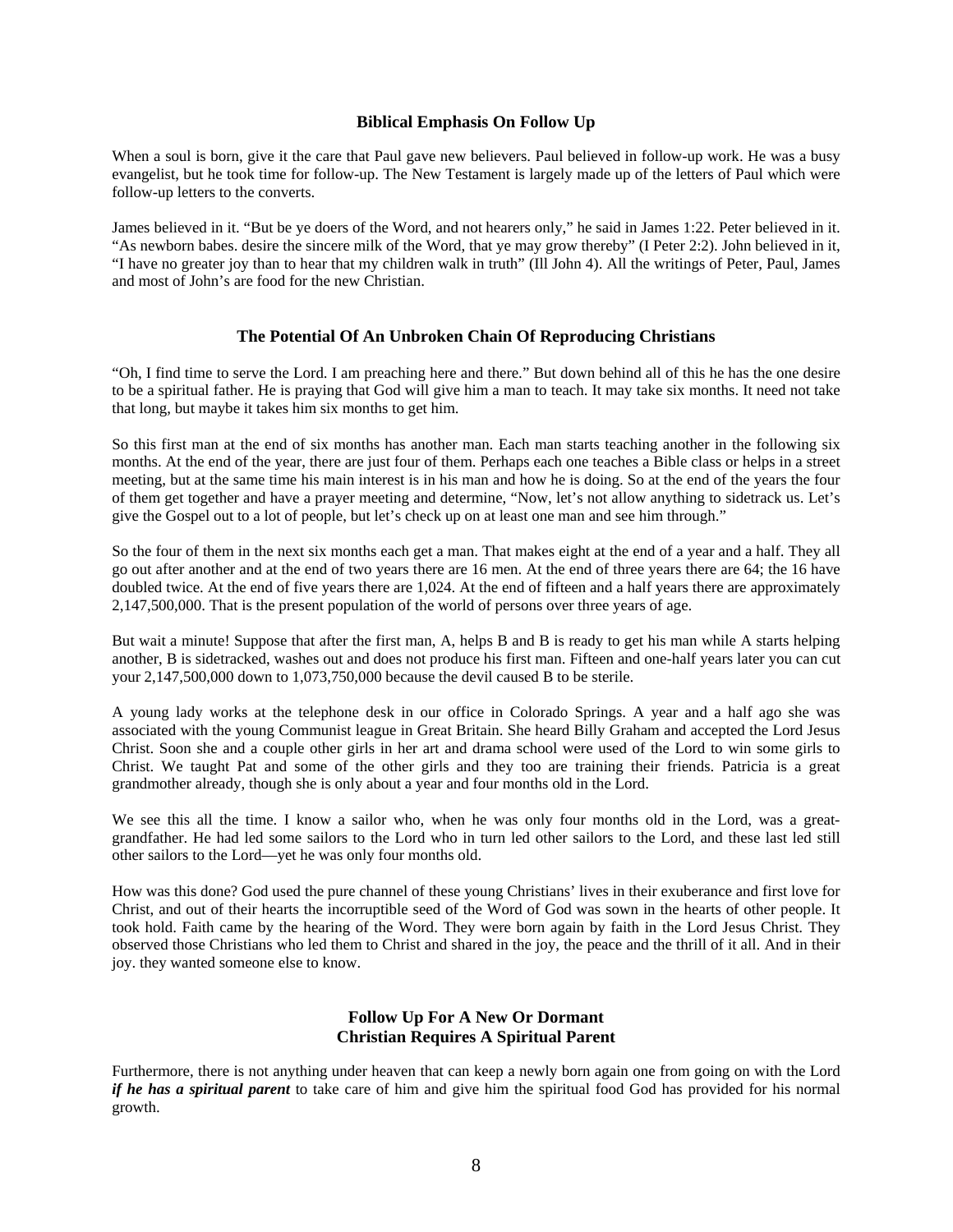But when all things are right between you and the Lord, regardless of how much or how little you may know intellectually from the standpoint of the world, *you can be a spiritual parent.* And that ,incidentally, may be when you are very young in the Lord.

#### **An Example Of Spiritual Parenting**

Twenty-three years ago we took a born-again sailor and spent some time with him, showing him how to reproduce spiritually after his kind. It took time, lots of time. It was not a hurried, 30-minute challenge in a church service and a hasty good-bye with an invitation to come back next week. We spent time together. We took care of his problems and taught him not only to hear God's Word and to read it, but also how to study it. We taught him how to fill the quiver of his heart with the arrows of God's Word, so that the Spirit of God could lift an arrow from his heart and place it to the bow of his lips and pierce a heart for Christ.

He found a number of boys on his ship, but none of them would go all out for the Lord. They would go to church, but when it came right down to doing something, they were "also rans." He came to me after a month of this and said, "Dawson, I can't get any of these guys on the ship to get down to business."

I said to him, "Listen, you ask God to give you one. You can't have two until you have one. Ask God to give you a man after your own heart."

He began to pray. One day he came to me and said, "I think I've found him." Later he brought the young fellow over. Three months from the time that I started to work with him, he had found a man of like heart. This first sailor was not the kind of man you had to push and give prizes to before he would do something. He loved the Lord and was willing to pay a price to produce. He worked with this new babe in Christ, and those two fellows began to grow and spiritually reproduce. On that ship 125 men found the Saviour before it was sunk at Pearl Harbor. Men off that first battleship are in four continents of the world as missionaries today. It was necessary to make a start, however. The devil's great trick is to stop anything like this if he can before it gets started. He will stop you, too, if you let him.

God promised Abraham '. . . "in Isaac shall thy seed be called" (Genesis 21:12), so Abraham waited a long, long time for that son. God's promise to make Abraham the father of many nations were all wrapped up in that one son, Isaac. If Hitler had been present and had caused Isaac's death when Abraham had his knife poised over him on Mount Moriah, Hitler could have killed every Jew in that one stroke.

You can lead a soul to Christ in from 20 minutes to a couple of hours. But it takes from 20 weeks to a couple of years to get him on the road to maturity, victorious over the sins and the recurring problems that come along. He must learn how to make right decisions. He must be warned of the various "isms" that are likely to reach out with their octopus arms and pull him in and sidetrack him. But when you get yourself a man, you have doubled your ministry—in fact, you have more than doubled your ministry. Do you know why? When you teach your man, he sees how it is done and he imitates you.

#### **A Personal Regular Devotional Life Is Essential To A Victorious And Fruitful Life**

Some time ago I talked to 29 missionary candidates. They were graduates of universities or Bible Schools or Seminaries. As a member of the board I interviewed each one over a period of five days, giving each candidate from half an hour to an hour.

Among the questions I asked were two which are very important. The first one had to do with their devotional life. "How is your devotional life?" I asked them. "How is the time you spend with the Lord? Do you feel that your devotional life is what the Lord would have it to be?"

Out of this particular group of 29 only one person said, "I believe my devotional life is what it ought to be." To the others my question then was, "Why is your devotional life not what it should be?"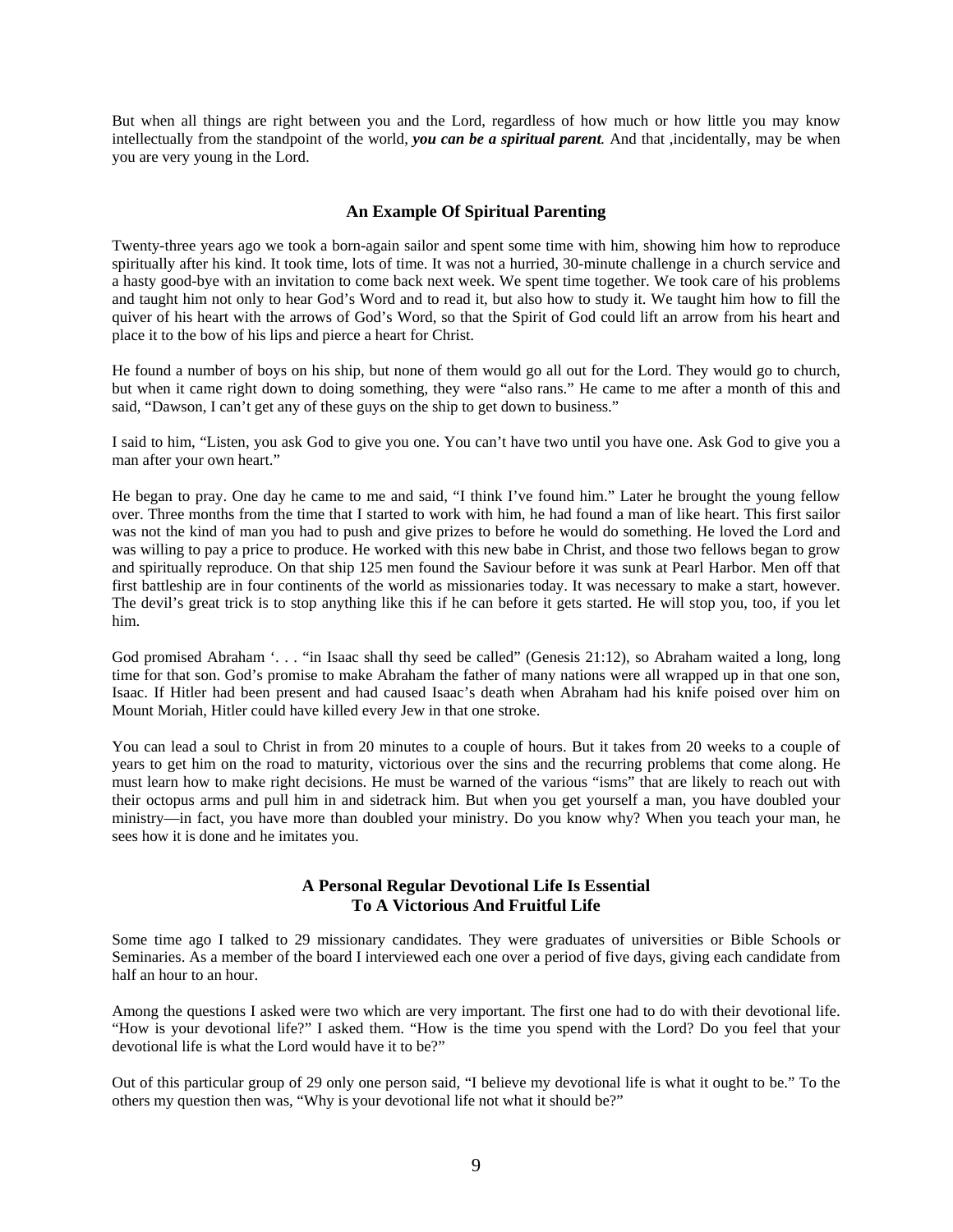"Well, you see, I am here at this summer institute," was a common reply. "We have a concentrated course. We do a year's work in only ten weeks. We are so busy."

I said, "All right. Let's back up to when you were in college. Did you have victory in your devotional life then?"

"Well, not exactly."

The other question I asked them was. "You are going out to the foreign field. You hope to be used by the Lord in winning men and women to Christ. Is that right'?"

"Yes."

'You want them to go on and live the victorious life, don't you? You don't want them just to make a decision and then go back into the world, do you'?"

Then may I ask you something more? How many persons do you know by name today who were won to Christ by you and are living for Him?"

The majority had to admit that they were ready to cross an ocean and learn a foreign language. but they had not won their first soul who was going on with Jesus Christ. A number of them said that they got many people to go to church; others said they had persuaded some to go forward when the invitation was given.

I asked, 'Are they living for Christ now'?"

Their eyes dropped. I then continued, "How do you expect that by crossing an ocean and speaking in a foreign language with people who are suspicious of you, whose way of life is unfamiliar, you will be able to do there what you have not yet done here?"

We traced back and found that never since they came to know the Saviour had they had a period of victory in their devotional lives. That was one of the reasons for their sterility—lack of communion with Christ.

*These questions do not apply to missionaries and prospective missionaries only. They apply to all of God's people. Every one of His children ought to be a reproducer.* 

#### **Scripture Memory Is An Essential Resource For Growth And Outreach**

"Load your heart with this precious Seed. You will find that God will direct you to those whom you can lead to Christ. There are many hearts ready for the Gospel now".

Until several years after we were married, my wife's father did not know the Lord. Here again God used children to reach a hungry heart. When Ruthie was three and Bruce was five, they went to visit Grandpa and Grandma. Grandpa tried to get them to repeat nursery rhymes. He said, "Mary had a little lamb" and "Little Boy Blue," but the children just looked at him and asked, "Who is Little Boy Blue?" He thought they did not know very much.

Their mother said, "They know some things. Quote Romans 3:23, Bruce." This Bruce did. Then he asked, "Shall I quote another one, Grandpa?"

"Sure," said Grandpa.

Bruce began to quote verses of Scripture, some 15 in all, and Ruth quoted some in between. This delighted Grandpa. He took them over to the neighbors and to the aunts and uncles, showing them how well these children knew the Scriptures. In the meantime the Word of God was doing its work. It was not long before the Holy Spirit, through the voices of babes, planted the seed in his heart. 'Out of the mouth of babes and sucklings hast Thou ordained strength (Psalm 8:2).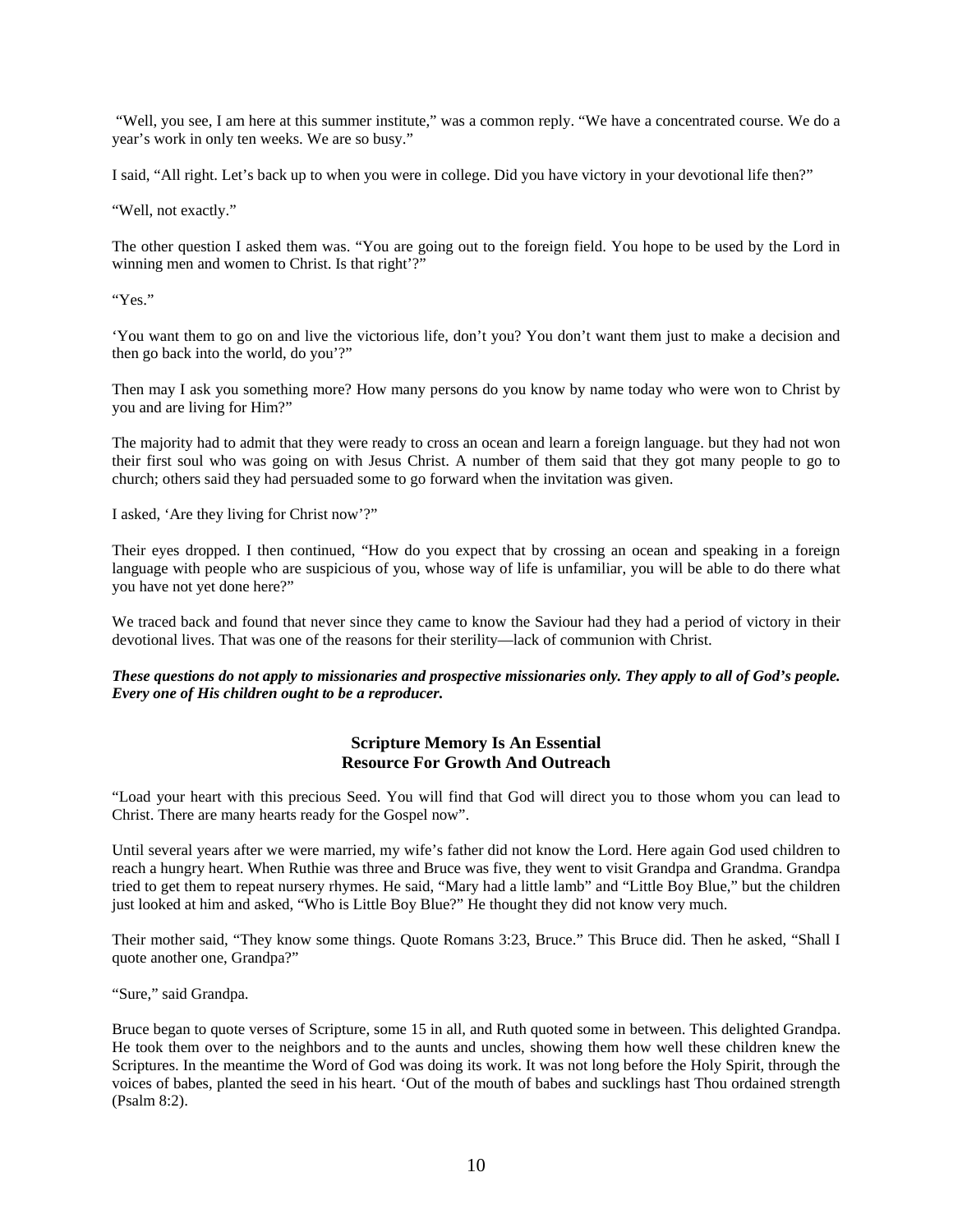It used to be the plan of the Navigators in the early days that whenever the sailors were with us for supper each fellow was asked at the end of the meal to quote a verse.

I would say it this way, "Quote a verse you have learned in the last 48 hours if you have one.

Otherwise just give us a verse. One evening as we quoted verses around the table, my little three year old daughters turn came. There was a new sailor next to her who did not think about her quoting Scripture, so without giving her an opportunity, he began She looked up at him as much as to say, I am a human being, then she quoted John 3:16 in her own way, "For God so loved the world, that he gave his only forgotten Son, that whosoever believeth in Him, should not perish, but have everlasting life. She put the emphasis on "whosoever" because when she was first taught the verse she could not pronounce that word.

Days later that sailor came over and said to me, "You know I was going to quote that verse of Scripture. It was the only one I knew. But I didn't really know it, not until little Ruthie quoted it. When she said whosoever, I thought, that means me. Back on the ship I accepted the Lord. Today that young man is a missionary in South America.

*Every one of us, no matter what age we are, should get busy memorizing Scripture. In one Sunday school class a woman 72 years of age and another who was 78 finished The Navigators Topical Memory System. They then had something to give.*

#### **Five Reasons Christians Do Not Reproduce**

**(1) Sin: Overt - Covert – Un-confessed -** Another factor that can hinder reproduction is disease or impairment to some part of the body that is needed for reproductive purposes. In the spiritual realm sin is the disease that can keep one from winning the lost.

Are you producing? If not, why not'? Is it because of a lack of communion with Christ your Lord? Remember, "Nothing under heaven except sin, immaturity and lack of communion will put you in a position where you cannot reproduce.

Wherever you find a Christian who is not leading men and women to Christ, something is wrong. He may still be a babe. I do not mean that he does not know a lot of doctrine and is not well informed through hearing good preaching. I know many people who can argue the

Pre-, the post- and the-Ah-millennial position and who know much about dispensations, but who are still immature. Paul said of some such in Corinth, "And I, brethren, could not speak unto you as unto spiritual (or mature), but as unto carnal, even as unto babes (I Corinthians 3:1).

Are you producing? If not, why not'? Is it because of a lack of communion with Christ, your Lord, that closeness of fellowship which is part of the great plan? Or is it some sin in your life, an unconfessed something, that has stopped the flow? Or is it that you are still a babe? "For when for the time ye ought to be teachers, ye have need that one teaches you again." (Hebrews *5:12).* 

Because they were babes, they were immature, incapable of spiritual reproduction. In other words, they could not help other people to be born again. Paul continued, "I have fed you with milk, and not with meat: for hitherto ye were not able to bear it . . . ye are yet carnal (or babes): for . . . there is among you envying, and strife, and divisions (I Corinthians 3:2, 3).

I know a lot of church members, Sunday school teachers and members of the women's missionary society who will say to each other, "Have you heard about so and so?" and pass along some gossip. Such have done an abominable thing in the sight of God. How horrible it is when a Christian hears something and spreads the story!

The Book says, "These six things doth the Lord hate: yea, seven are an abomination unto Him … a lying tongue …" (Proverbs 6:16,17). Oh, the Christians I know, both men and women, who let lying, come in! "… he that soweth discord among brethren" (Proverbs 6:19) is another. This is walking as a babe, and I believe that it is one of the basic reasons why some Christians do not have people born again into God's family through them. They are sick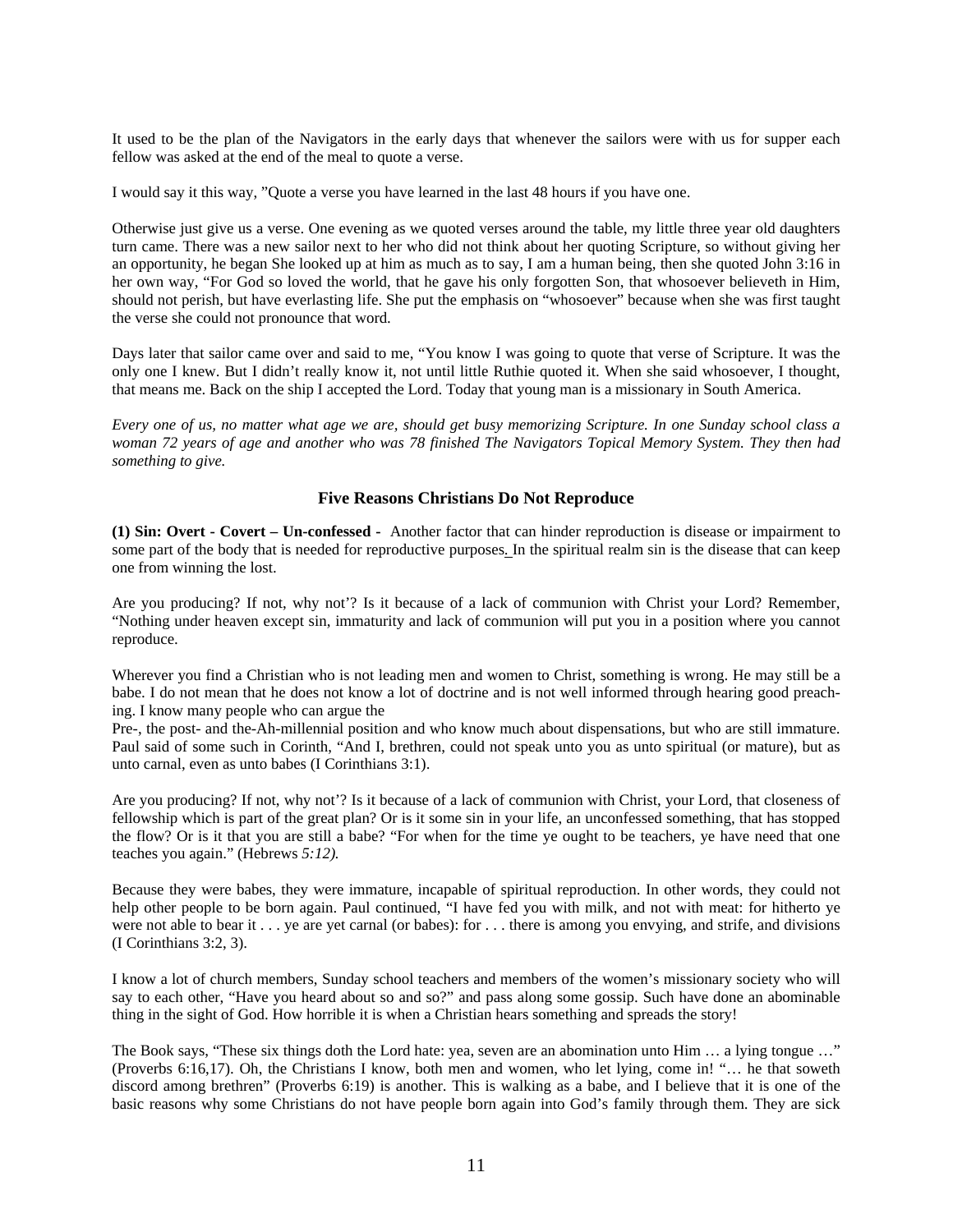spiritually. There is something wrong. There is a spiritual disease in their lives. They are immature. There is not that union with Christ.

**(2) Fear Of Man** - "Oh, but I am afraid." someone says. Remember, "The fear of man bringeth a snare: but whoso putteth his trust in the Lord shall be safe" (Proverbs 29:25).

 **(3) Lack Of A Spiritual Purpose In Life** - There are Christians whose lives run in circles who, nevertheless, have the desire to be spiritual parents. Take a typical example. You meet him in the morning as he goes to work and say to him:

*"Why are you going to work?"* 

"Well, I have to earn money.

 *"What are you earning money for?" you ask.* 

'Well," he replies. "I have to buy food."

 *'What do you want food for?"* 

'I have to eat so as to have strength to go to work and earn some more money.

 *'What do you want more money for?"* 

"I have to buy clothes so that I can be dressed to go to work and earn some more money.

 *"What do you want more money for?"* 

 'I have to buy a house or pay the rent so I will have a place to rest up, so I will be fit to work and earn some more money."

And so it goes. There are many Christians like that who are going in big circles. **But you continue your questioning and ask, "What else do you do?"**

**(4) Busyness -** I believe that is why Satan puts all his efforts into getting the Christian busy, busy, busy, but not producing.

There is a story in I Kings, chapter 20 about a man who gave a prisoner to a servant and instructed the servant to guard the prisoner well. But as the servant was busy here and there the prisoner made his escape.

The curse of today is that we are too busy. I am not talking about being busy earning money to buy food. I am talking about being busy doing Christian things. We have spiritual activity with little productivity. And productivity comes as a result of what we call "follow-up."

 **(5) Christians Do Important Jobs But Not The Most Important -** In every Christian audience, I am sure there are men and women who have been Christians for five, ten or twenty years but who do not know of one person who is living for Jesus Christ today because of them. I am not talking now about merely working for Christ, but about producing for Christ. Someone may say, I gave out a hundred thousand tracts." That is good, but how many sheep did you bring in?

But today we have a lot of pew-sitters- —people think that if they are faithful in church attendance, put good-sized gifts into the offering plate and get people to come, they have done their part.

If I were the minister of a church and had deacons or elders to pass the plate and choir members to sing, I would say, 'thank God for your help. We need you. Praise the Lord for these extra things that you do," but I would keep pressing home the big job—" Be fruitful and multiply." All these other things are incidental to the supreme task of winning a man or woman to Jesus Christ and then helping him or her to go on.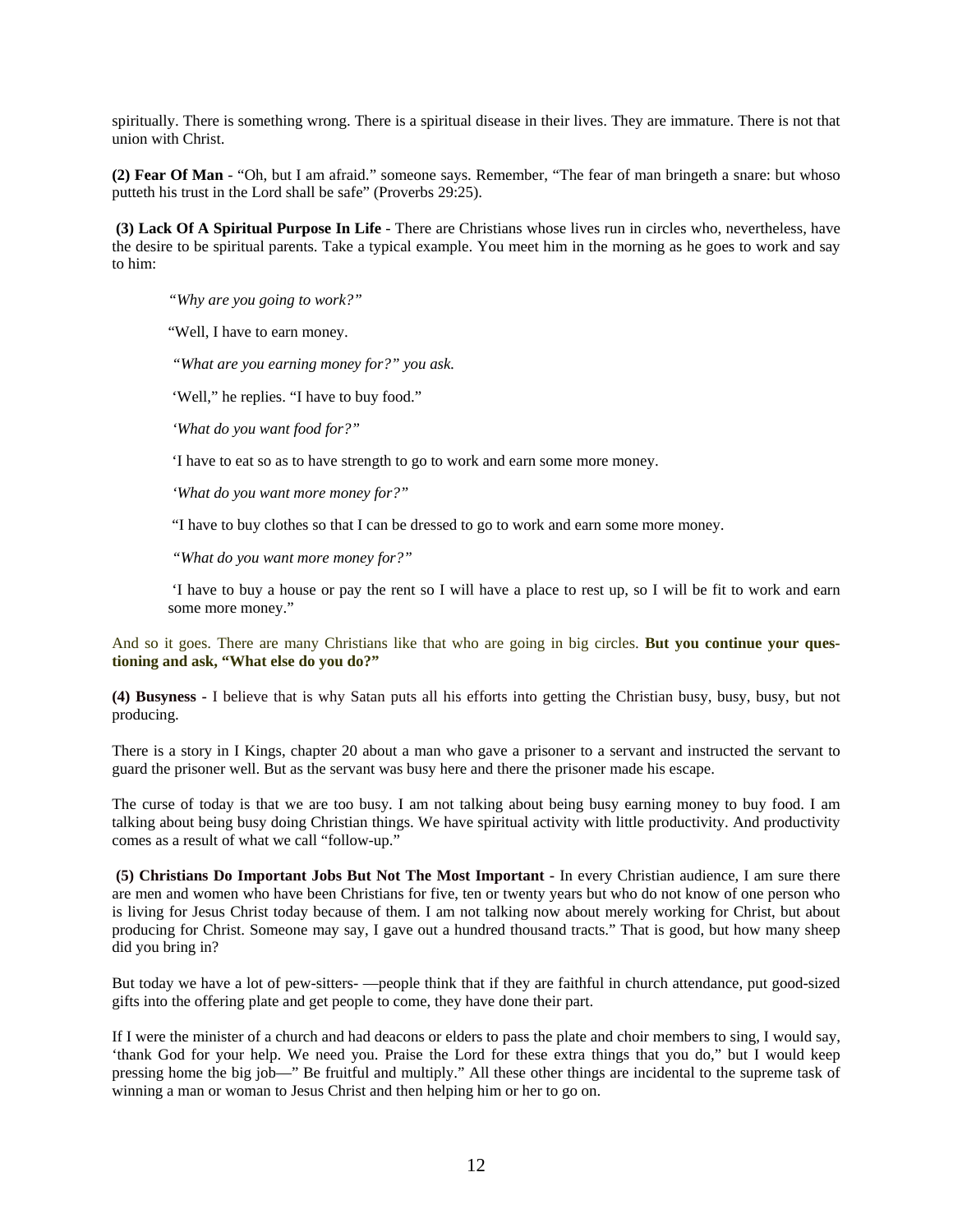## **Summary**

Everyone should be born again. That is God's desire. God never intended that man should merely live and die and be a walking corpse to be laid in the ground. The vast majority of people know that there is something beyond the grave, *and so each one who is born into God's family should seek others to be born again.* 

## **Exhortations**

- Effects obey their causes by irresistible laws. When you sow the seed of God's Word you will get results. Not every heart will receive the Word but some will and the new birth will take place.
- Men, where is your man? Women, where is your woman? Where is the one whom you led to Christ and who is now going on with Him.
- Where is your man? Where is your woman? Do you have one? You can ask God for one. Search your hearts. Ask the Lord, "Am I spiritually sterile? If I am, why am I?"
- Where is your man? Where is your woman? Where is your boy'? Where is your girl?
- What will it take to jar us out of our complacency and send us home to pray, "God, give me a girl or man whom I can win to Christ, or let me take one who is already won, an infant in Christ, and try to train that one so that he or she will reproduce!"

## **Post Script** *- Powerful Statements Which Challenge And Pierce The Heart*

- How thrilled we are to see the masses fill up the seats! But where is your man? I would rather have one 'Isaac" alive than a hundred dead, or sterile, or immature.
- The reason that we are not getting this Gospel to the ends of the earth is not because it is not potent enough.
- Soul winners are not sole winners, because of what they know, but because of the Person they know, how well they know Him, and how much they long for others to know Him.
- Load your heart with this precious Seed. You will find that God will direct you to those whom you can lead to Christ. There are many hearts ready for the Gospel now.
- Remember, nothing under heaven except sin, immaturity, and lack of communion will put you in a position where you cannot reproduce.
- You cannot make God the overseer. He makes you the overseer.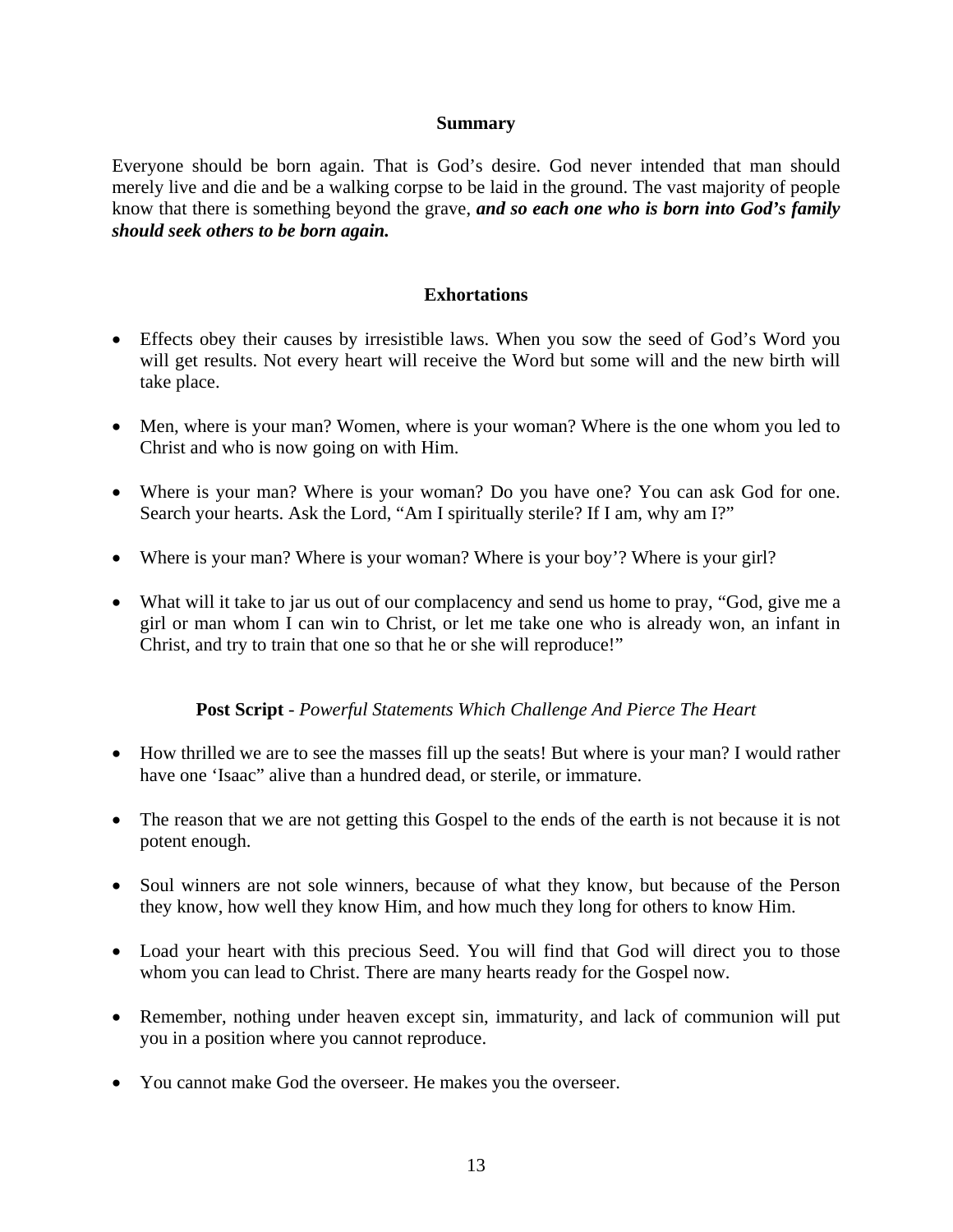- Furthermore, there is nothing under heaven that can keep a newly born again one from going on with the Lord if he has a *spiritual parent* to take care of him and give him the spiritual food God has provided for his normal growth.
- But when all things are right between you and the Lord,, regardless of how much or how little you know intellectually, from the stand point of the world, *you can be a spiritual parent.* And that, incidentally, may be when you are very young in the Lord.
- The Gospel spread to the known world during the first century without radio, television or the printing press, because these produced men who were *reproducing*.

# **Definitions**

*Producing* - Spiritual work done in leading another to Christ or following up a new or needy Christian.

*Reproduce* - Reproduce yourself spiritually by leading another to Christ.

*Reproducer* - One who has led another to Christ.

*Multiply<sup>[3](#page-13-0)</sup>* - This occurs when someone's spiritual child leads another to Christ.

*Spiritual parenting* - Taking care of a new or needy Christian and giving him/her the spiritual food God has provided for normal growth.<sup>[4](#page-13-1)</sup>

*Generations* - This is synonymous with having spiritual children, grandchildren, great, grand children and great, great, grandchildren etc.

<sup>&</sup>lt;sup>3</sup><br><sup>3</sup> The difference between multiply and reproduce is barely distinguishable.

<span id="page-13-1"></span><span id="page-13-0"></span><sup>&</sup>lt;sup>4</sup> On pages 4 and 5 of the transcribed message, Trotman tells some of the things he did in parenting Lester Spencer.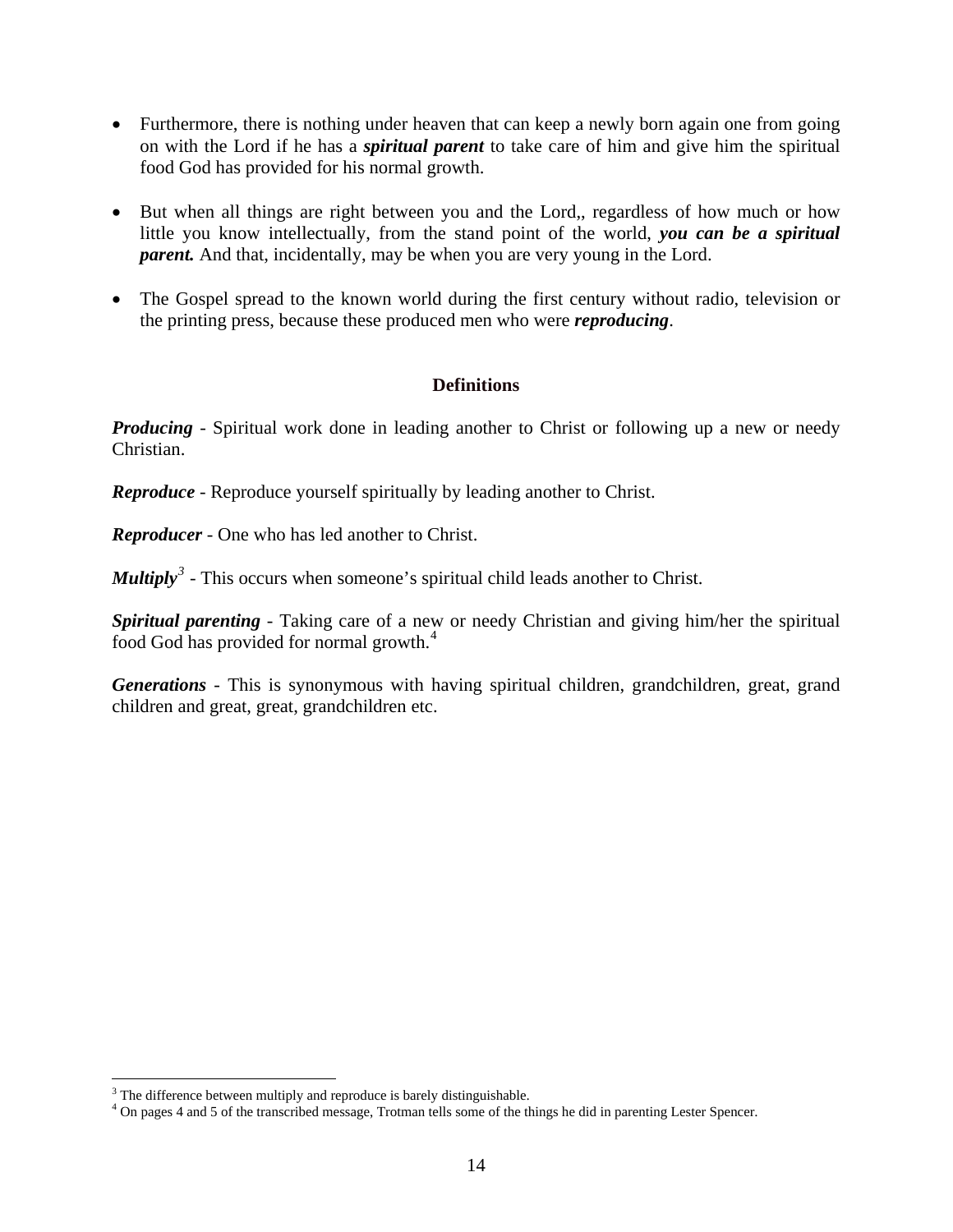# **Born to Reproduce**

# **Discussion Questions**

Application Session - Write down and discuss answers to the following questions:

1. How did Trotman illustrate the comparison between physical and spiritual reproduction and multiplication?

2. What experience convinced him that follow up of a new Christian is essential?

3. What was Trotman illustrating in recounting his conversation with the Armenian boy?

4. Why did Billy Graham choose Dawson Trotman to help him with following up new converts?

5. What does the New Testament teach about Follow Up?

6. What is the potential of an unbroken chain of reproducers?